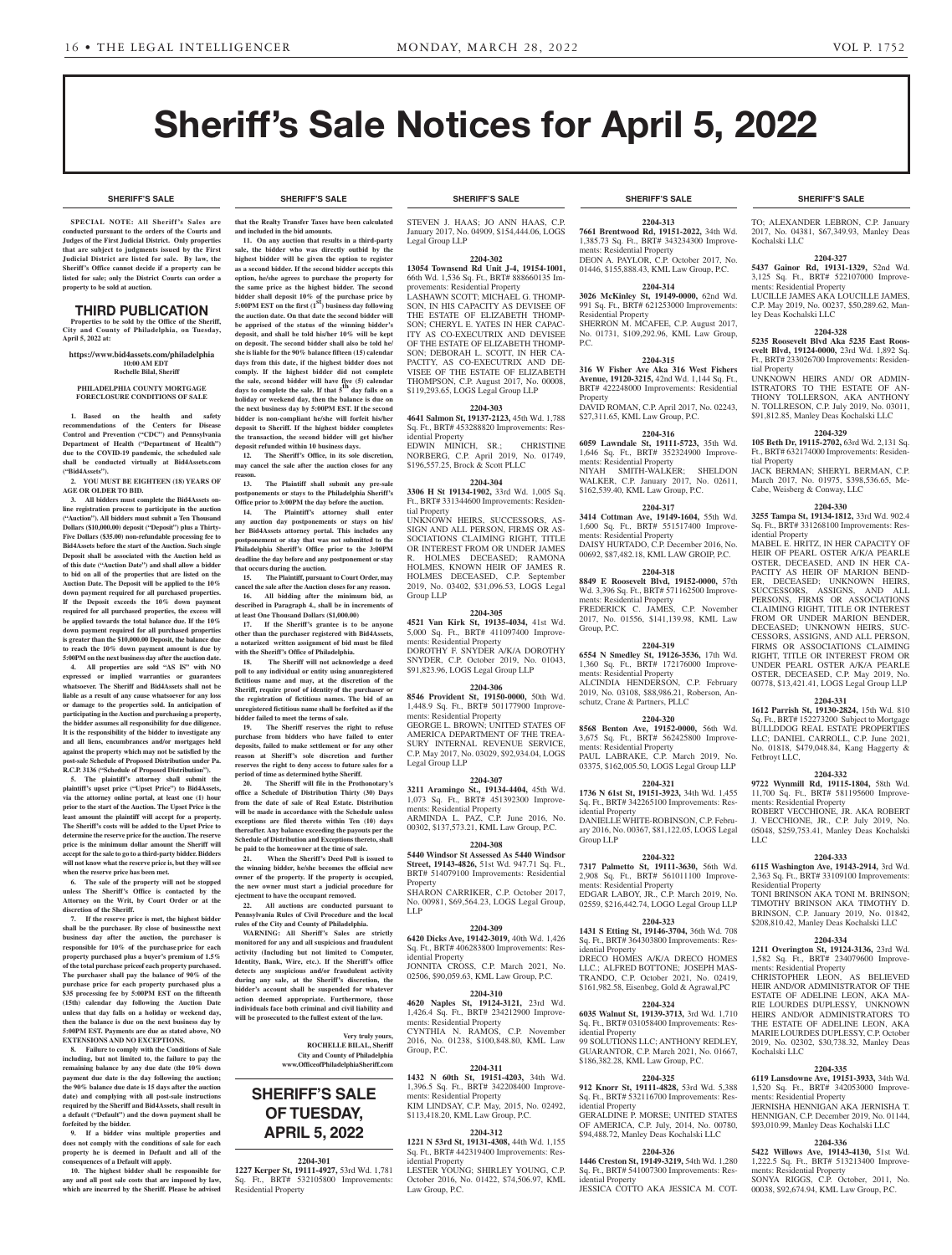# VOL P. 1753 MONDAY, MARCH 28, 2022 THE LEGAL INTELLIGENCER • 17

# **SHERIFF'S SALE SHERIFF'S SALE SHERIFF'S SALE SHERIFF'S SALE SHERIFF'S SALE**

#### **2204-337 8400 Fayette St, 19150-1915,** 50th Wd. 2,408

Sq. Ft., BRT# 502297700 Improvements: Residential Property BRIAN REED, C.P. March 2018, No. 00827,

\$180,885.82, KML Law Group, P.C.

# **2204-338**

**1951 72nd Ave, 19150-0000,** 10th Wd. 1,050 Sq. Ft., BRT# 101301400 Improvements: Residential Property

JOURDON E. MCPHERSON AKA JOUR-DON MCPHERSON, C.P. October 2018, No. 01097, \$112,574.87, KML Law Group, P.C.

# **2204-339**

**1501 S Stanley St, 19146-3523,** 36th Wd. 0 Sq. Ft., BRT# 871550460 Improvements: Residential Property

LEWIS REAL ESTATE DEVELOP-MENT, LLC, C.P. October 2018, No. 02919, \$124,197.74, Hladik Onorato & Federman, LLP

#### **2204-340**

**127 W Godfrey Ave, 19120-1517,** 61st Wd. 1,050 Sq. Ft., BRT# 611286600 Improvements: Residential Property

DANA FLUELLEN, PERSONAL REPRE-SENTATIVE OF THE ESTATE OF JOHN-NIE FLUELLEN, DECEASED, C.P. February 2016, No. 04790, \$81,503.44, The Law Office of Gregory Javardian

# **2204-341**

**6624 Woodland Ave, 19142-2223,** 40th Wd. 2,400 Sq. Ft., BRT# 403150600 Improvements: Residential Property AIJOBORY INVESTMENT LLC, C.P. No-

vember 2019, No. 02718, \$136,588.00, Fox and Fox Attorneys at Law, P.C.

#### **2204-342**

**1311 S 31st St, 19146-3505,** 36th Wd. 924 Sq. Ft., BRT# 362267300 Improvements: Residential Property Subject to Mortgage

MDG REAL ESTATE, LLC, C.P. September 2020, No. 00702, \$216,704.24, Klehr Harrison Harvey Branzburg LLP

#### **2204-343**

**1930 W Sparks St, 19141-0000,** 17th Wd. 1,470 Sq. Ft., BRT# 171272500 Improvements: Residential Property JUDITH DILL, C.P. March 2019, No. 00623, \$143,056.15, KML Law Group, P.C.

# **2204-344**

**6053 Greenway Ave, 19142-2409,** 40th Wd. 2,359.8 Sq. Ft., BRT# 401308700 Improvements: Residential Property GREGORY M. DOWNING JR A/K/A GREG-ORY M. DOWNING; JEREA LYNNE SHAW,

C.P. May, 2015, No. 00062, \$152,745.57, KML Law Group, P.C.

# **2204-345**

**514 McKean St, 19148-0000,** 55TH Wd. 1,007.5 Sq. Ft., BRT# 392033300 Improvements: Residential Property FREDREKA LONG SOLELY IN HER CA-PACITY AS HEIR OF WILLIE MAE LONG A/K/A WILLIE LONG, DECEASED; THE UNKNOWN HEIRS OF WILLIE MAE LONG A/KA WILLIE LONG, DECEASED, C.P. October 2016, No. 01261, \$240,009.62, KML Law Group, ,P.C.

#### **2204-346**

**2735 Stevens St, 19149-3521,** 62nd Wd. 1,835.77 Sq. Ft., BRT# 621207700 Improve-

ments: Residential Property JUAN GONZALEZ, C.P. October 2017, No. 00277, \$109,562.80, RAS Citron, LLC

# **2204-347**

**2023 S Bucknell St, 19145-2607,** 48th Wd. 806 Sq. Ft., BRT# 482293300 Improvements: Residential Property VIVIAN LEWIS, C.P. October 2019, No.

# 00629, \$99,886.65, RAS Citron, LLC

**2204-348 1914 Monument St, 19121-0000,** 32nd Wd. 658 Sq. Ft., BRT# 321139200 Improvements: Residential Property TRUMEL COMBS, C.P. October 2019, No.

# 01273, \$70,502.34, RAS Citron, LLC

**2204-349**

# **1124 E Slocum St, 19150-0000,** 50th Wd. 1,835.77 Sq. Ft., BRT# 502387300 Improvements: Residential Property

INDIA ANN GREEN A/K/A INDIA A. GREEN A/K/A INDIA ANN CARROLL, AS EXECUTRIX AND HEIR OF THE ESTATE OF SYLVIA A. CARROLL A/K/A SYLVIA CARROLL A/K/A SYLVIA ANN CARROLL, C.P. September 2019, No. 03685, \$163,002.60, RAS Citron, LLC

# **2204-350**

**7715 Rugby St, 19150-2507,** 50th Wd. 2,127.54 Sq. Ft., BRT# 502092900 Improvements: Residential Property SHIRLEY MAE WOODEN, C.P. April 2018, No. 00516, \$149,872.02, RAS Citron, LLC

**2124 Verona Dr, 19145-5702,** 26th Wd. 0 Sq. Ft., BRT# 888260156 Improvements: Residen-WITH, JR. A/K/A WILSON FRANKLIN BECKWITH, JR., C.P. January 2018, No. 05703, \$32,094.88, RAS Citron, LLC

**2204-351**

MARK JANSKY, C.P. July 2019, No. 04051, \$259,152.43, LOGS Legal Group LLP **2204-352 2922 N 13th St, 19133-1327,** 37th Wd. 1,548 Sq. Ft., BRT# 372275700 Improvements: Res-

KENNETH J. BURGESS A/K/A KENNETH BURGESS, C.P. September 2020, No. 00005, \$23,055.50, LOGS Legal Group LLP **2204-353 1115 Chelten Ave Aka 1115 Chelten Ave, 19126-3646,** 49th Wd. 5,022 Sq. Ft., BRT# 493059000 Improvements: Residential Prop-

DIANA W. CAMPBELL, C.P. June 2018, No. 01699, \$185,635.42, Manley Deas Kochalski

**2204-354 4817 Rosalie St, 19135-4142,** 41st Wd. 900 Sq. Ft., BRT# 411087700 Improvements: Res-

DILAYLA D. DURAN, IN HER CAPAC-ITY AS HEIR OF JUAN D. DURAN, DE-CEASED; UNKNOWN HEIRS, SUCCES-SORS, ASSIGNS, AND ALL PERSONS, FIRMS, OR ASSOCIATIONS CLAIMING RIGHT, TITLE OR INTEREST FROM OR UNDER JUAN D. DURAN, C.P. March 2018, No. 02177, \$65,117.88, Manley Deas

**2204-355 1210 Jefferson St, 19122-3314,** 20th Wd. 1,600 Sq. Ft., BRT# 201011200 Improve-

APRIL REEVES A/K/A APRIL V. REEVES, C.P. September, 2013, No. 02666, \$124,535.37, Robertson, Anschultz, Schneid, Crane & Part-

**2204-356 1124 S 54th St, 19143-4153,** 51st Wd. 1,328 Sq. Ft., BRT# 513127600 Improvements: Res-

AIJOBORY INVESTMENT LLC, C.P. November 2019, No. 02711, \$90,221.58, Fox and

**2204-357 7156 Gillespie St, 19135-1204,** 41st Wd. 1,440 Sq. Ft., BRT# 412298100 Improve-

BETTY J. GILLIAM AKA BETTY JEAN GILLIAM; JEKINA C. WADE, C.P. January 2018, No. 05056, \$89,358.22, Manley Deas

**2204-358 6148 W Oxford St, 19151-3428,** 34th Wd. 2,331.25 Sq. Ft., BRT# 342093900 Improve-

ANDREA N. CHANDLER IN HER CAPAC-ITY AS ADMINISTRATRIX, CTA AND DEVISEE OF THE ESTATE OF LEROY CHANDLER DECEASED; JOY HUTCHIN-SON, IN HER CAPACITY AS DEVISEE OF THE ESTATE OF LEROY CHANDLER DECEASED, C.P. August 2016, No. 02344, \$152,179.91, Robertson, Anschultz, Schneid,

**2204-359 1806 72nd Ave A/k/a/ 1806 72nd Ave, 19126- 0000,** 50th Wd. 1,738 Sq. Ft., BRT# 101292600 Improvements: Residential Property BOUBACAR OUATTARA, C.P. May 2018, No. 00061, \$79,075.42, RAS Citron, LLC **2204-360 419 Cobbs Creek Pkwy, 19143-1038,** 3rd Wd. 1,360 Sq. Ft., BRT# 032253100 Improve-

MICHELE BORUM, C.P. May, 2011, No. 00371, \$70,771.65, RAS Citron, LLC **2204-361 4605 North Hurley St, 19120-4530,** 42nd Wd. 1,200.16 Sq. Ft., BRT# 421445000 Improve-

IRIS LOPEZ, C.P. February 2016, No. 02054, \$27,885.65, KML Law Group, P.C.

**2204-362 2610 S Robinson St, 19142-3524,** 40th Wd. 1,096 Sq. Ft., BRT# 402095800 Improve-

ESTATE OF WILSON BECKWITH A/K/A WILSON FRANKLIN BECKWITH A/K/A WILSON F. BECKWITH, JR. A/K/A WIL-SON FRANKLIN BECKWITH, JR.; PA-TRICIA L. YOUNG, INDIVIDUALLY AND AS A PERSONAL REPRESENTATIVE OF THE ESTATE OF WILSON BECKWITH A/K/A WILSON FRANKLIN BECKWITH A/K/A WILSON F. BECKWITH, JR., A/K/A WILSON FRANKLIN BECKWITH, JR.; UN-KNOWN HEIRS, SUCCESSORS, ASSIGNS AND ALL PERSONS, FIRMS OR ASSO-CIATIONS CLAIMING RIGHT, TITLE OR INTEREST FROM OR UNDER WILSON BECKWITH A/K/A WILSON FRANKLIN BECKWITH A/K/A WILSON F. BECK-

tial Property

idential Property

erty

LLC

idential Property

Kochalski LLC

ners, PLLC

idential Property

Kochalski LLC

Fox Attorneys at Law, P.C.

ments: Residential Property

ments: Residential Property

Crane & Partners, PLLC

ments: Residential Property

ments: Residential Property

ments: Residential Property

ments: Residential Property

# **2204-363**

**1621 S Franklin St, 19148-1222,** 1st Wd. 630 Sq. Ft., BRT# 012186100 Improvements: Residential Property CHERYL MCCLASHIE-GANT, C.P. October 2017, No. 05072, \$56,131.08, KML Law Group, P.C.

# **2204-364**

**7329 Ogontz Ave, 19138-1305,** 50th Wd. 1,888 Sq. Ft., BRT# 501308700 Improvements: Residential Property ANDREA TABRON; EARL TABRON, C.P. October, 2012, No. 00176, \$53,904.13, KML Law Group, P.C.

# **2204-365**

**1215 N 56th St, 19131-4224,** 4th Wd. 1,590 Sq. Ft., BRT# 041216800 Improvements: Residential Property PATRICIA D SAMPLE, C.P. April 2017, No. 02762, \$40,087.48, KML Law Group, P.C.

**2204-366 518 Widener St, 19120-1319,** 61st Wd. 1,165 Sq. Ft., BRT# 612109100 Improvements: Residential Property LISA J BROWN, C.P. July 2018, No. 01340,

\$92,607.80, The Law Office of Gregory Javardian

# **2204-367**

**3650 Academy Rd, 19154-2040,** 66th Wd. 1,800 Sq. Ft., BRT# 663353600 Improvements: Residential Property DAVID RIES A/K/A DAVID P. REIS A/K/A DAVID REIS, C.P. April 2017, No. 01759, \$139,186.76, The Law Office of Gregory Javardian

## **2204-368**

**2328 Benson St, 19152-2504,** 56th Wd. 3,116 Sq. Ft., BRT# 562136500 Improvements: Residential Property JAMMIE M LYANI, C.P. October 2016, No. 01533, \$180,448.62, The Law Office of Gregory Javardian

### **2204-369**

**4269 N Penn St, 19124-4540,** 23rd Wd. 1,603 Sq. Ft., BRT# 232413400 Improvements: Residential Property JULIA ALVAREZ, DECEASED; RAMONA PEREZ, IN HER CAPACITY AS HEIR OF JULIA ALVAREZ; MIGUEL ALVAREZ, IN HIS CAPACITY AS HEIR OF JULIA ALVAREZ; IRMA ALVAREZ, IN HER CA-PACITY AS HEIR OF HUJA ALVAREZ. MARIA ALVAREZ, IN HER CAPACITY AS HEIR OF JULIA ALVAREZ; FREDDY AL-VAREZ, IN HIS CAPACITY AS HEIR OF JULIA ALVAREZ; ALBERTO ALVAREZ, IN HIS CAPACITY AS HEIR OF JULIA ALVA-REZ; LEO DELGADO, IN HIS CAPACITY AS HEIR OF JULIA ALVAREZ; UNKNOWN HEIRS, SUCCESSORS, ASSIGNS AND ALL PERSONS, FIRMS OR ASSOCIATIONS CLAIMING RIGHT, TITLE OR INTEREST FROM OR UNDER JULIA ALVAREZ, C.P. July 2020, No. 01927, \$62,508.36, Robertson, Anschultz, Schneid, Crane & Partners, PLLC

# **2204-370**

**5708 Drexel Rd, 19131-1204,** 52nd Wd. 2,367.4 Sq. Ft., BRT# 522189100 MICHELPIA OWENS, CO-EXECUTOR OF THE ESTATE OF PAULA OWENS, DECEASED; BERNARD SMITH, CO-EXECUTOR OF THE ESTATE OF PAULA OWENS, DECEASED; UNITED STATES OF AMERICA, C.P. January, 2015, No. 03135, \$318,015.42, Richard M. Squire & Associates, LLC

# **2204-371**

**2629 S 67th St, 19142-2705,** 40th Wd. 1,600 Sq. Ft., BRT# 406039100 Improvements: Residential Property CRAWFORD W. LASSITER A/K/A CRAW-FORD WILLIAM LASSITER, JR., DE-CEASED; DAJUAN AMIR LASSITER A/K/A DAJUAN LASSITER, IN HIS CA-PACITY AS CO-ADMINISTRATOR OF THE ESTATE OF CRAWFORD W. LASSITER A/K/A CRAWFORD WILLIAM LASSITER, JR.; SHALIA IMANI LASSITER, IN HER CAPACITY AS CO-ADMINISTRATOR OF THE ESTATE OF CRAWFORD W. LAS-SITER A/K/A CRAWFORD WILLIAM LASSITER., JR.; UNKNOWN HEIRS, SUC-CESSORS, ASSIGNS, AND ALL PERSONS, FIRMS, OR ASSOCIATIONS CLAIMING RIGHT, TITLE OR INTEREST FROM OR UNDER CRAWFORD W. LASSITER A/K/A CRAWFORD WILLIAM LASSITER, IR. DECEASED, C.P. June 2019, No. 06489 \$131,973.40, Robertson, Anschultz, Schneid, Crane & Partners, PLLC

# **2204-372**

**1552 N Peach St, 19131-4013,** 44th Wd. 1,138.24 Sq. Ft., BRT# 442350400 Improvements: Residential Property VANESSA LANDING, IN HER CAPAC-ITY AS HEIR OF CHERYL LANDING,

DECEASED; UNKNOWN HEIRS, SUC-CESSORS, ASSIGNS, AND ALL PERSONS, FIRMS, OR ASSOCIATIONS CLAIMING RIGHT, TITLE OR INTEREST FROM OR UNDER CHERYL LANDING, DECEASED, C.P. September 2020, No. 00170, \$86,460.83, Robertson, Anschultz, Schneid, Crane & Partners, PLLC

# **2204-373**

**2619 Bonnaffon St A/k/a 2619 Bonaffon Street, 19142-2717,** 40th Wd. 1,114.78 Sq. Ft., BRT# 406071800 Improvements: Residential Property Subject to Mortgage GENNARO PORCO, C.P. June 2021, No. 01096, \$19,124.41, Parker McCay

# **2204-374**

**141 S Peach St, 19139-3346,** 60th Wd. 1,200 Sq. Ft., BRT# 603129300 BAHCO FINANCIAL GROUP, LLC; BRU-NO BAHRI, C.P. July 2019, No. 02474, \$155,031.41, Pincus Law Group

# **2204-375**

**8446 Bayard St, 19150-1610,** 50th Wd. 2,555.31 Sq. Ft., BRT# 501206600 Improvements: Residential Property LAWRENCE MEREDITH JR., SOLELY AS ADMINISTRATRIX OF THE ESTATE OF EMMA R. MEREDITH DECEASED; VEN-ITA KELLER, SOLELY AS CO-ADMIN-ISTRATRIX OF THE ESTATE OF EMMA R. MEREDITH DECEASED; VANESSA D MORANCY, SOLELY AS CO-ADMINIS-TRATRIX OF THE ESTATE OF EMMA R. MEREDITH, DECEASED; DWIGHT MER-EDITH, SOLELY AS HEIR TO EMMA R. MEREDITH DECEASED; YVETTE MER-EDITH, SOLELY AS HEIR TO EMMA R. MEREDITH, DECEASED; YOLANDA R FOSTER, SOLELY AS HEIR TO EMMA R. MEREDITH, DECEASED; MALIK L. MEREDITH; AND THE UNITED STATES OF AMERICA, C.P. September 2016, No. 01815, \$86,268.96, Richard M. Squire & Associates, LLC

# **2204-376**

**8022 Lindbergh Blvd, 19153-1601,** 40th Wd. 1,851.7 Sq. Ft., BRT# 405847516 Improvements: Residential Property GEORGE MAY, C.P. September 2017, No. 03577, \$139,912.81, KML Law Group, P.C.

#### **2204-377 120 W Sharpnack St, 19119-4033,** 22nd Wd.

1,997 Sq. Ft., BRT# 223037300 Improvements: Residential Property COLIN BOLLERS, JOHAN BOLLERS, SHAMANE J. CAVE AKA SHAMANE CAVE, C.P. August 2017, No. 02887, \$222,403.03, KML Law Group, P.C.

## **2204-378**

**1351 E Airdrie St, 19124-5540,** 33rd Wd. 878 Sq. Ft., BRT# 331241600 Improvements: Residential Property JANINE ANN TAYLOR AKA JANINE

A. TAYLOR, C.P. June 2017, No. 01938, \$30,084.16, KML Law Group, P.C.

# **2204-379**

**3005 Disston St, 19149-1902,** 55th Wd. 1,801 Sq. Ft., BRT# 551307500 Improvements: Residential Property

BRETT J. REYNOLDS, C.P. December 2018, No. 02030, \$124,324.55, KML Law Group, P.C.

# **2204-380**

**3147 Agate St, 19134-4419,** 25th Wd. 694 Sq. Ft., BRT# 252335800 Improvements: Residential Property MARKEYES ANDERSON, C.P. February

2018, No. 01811, \$48,328.27, KML Law Group, P.C. **2204-381**

**6209 Chestnut St, 19139-2906,** 3rd Wd. 1,848 Sq. Ft., BRT# 031025900 Improvements: Residential Property

VERMILLE C. BLAKE, C.P. July 2017, No. 00212, \$66,655.44, KML Law Group, P.C.

# **2204-382**

**4661 James St, 19137-1103,** 45th Wd. 1,413.21 Sq. Ft., BRT# 453417500 Improvements: Residential Property JOSEPH ZWICHAROWSKI, JR A/K/A JO-SEPH ZWIACHAROWSKI, C.P. November

2016, No. 01919, \$136,627.50, Robertson, Anschultz, Schneid, Crane & Partners, PLLC **2204-383**

# **2443 75th Ave, 19125-0000,** 50th Wd. 1,800 Sq. Ft., BRT# 501406100 Improvements: Residential Property ALFRED GENTRY, C.P. October 2018, No.

01889, \$143,867.66, Parker McCay PA **2204-384**

**1007 N 6th St, 19125-0000,** 5th Wd. 3,584 Sq. Ft., BRT# 057159900 Improvements: Residential Property Subject to Mortgage KEITH M. SCRIVEN, C.P. February 2020, No. 01031, \$654,930.79, PADGETT LAW GROUP,

# **2204-385**

**4453 Sherwood Rd, 19131-1525,** 52nd Wd. 1,661 Sq. Ft., BRT# 521198500 Improvements: Residential Property ANTOINETTE RENEE BYRD, C.P. May 2019, No. 01185, \$248,401.15, Parker McCay

#### **2204-386**

orato & Federman, LLP

ments: Residential Property

sociates, LLC

tial Property

idential Property

Residential Property

Law Group, P.C.

tial Property

**2352 W Thompson St, 19121-4819,** 29th Wd. 1,127.52 Sq. Ft., BRT# 885615040 2352 W THOMPSON ST LLC; INNA OL-SON; JERRY OLSON, C.P. September 2021, No. 00816, \$618,857.08, Mattioni, Ltd.

#### **2204-387**

**213 Tasker St, 19148-1324,** 1st Wd. 645.3 Sq. Ft., BRT# 011042700 Improvements: Residential Property NADENE. SHEARSTONE A/K/A NADENE RENK: JOHN T. SHEARSTONE, C.P. April 2019, No. 03366, \$294,770.38, Hladik On-

**2204-388 1330 66th Ave, 19126-0000,** 49th Wd. 2,538.48 Sq. Ft., BRT# 493065400 Improve-

HILTON LILLISTON; THERESA DRE-HER-LILLISTON, C.P. October 2019, No. 03069, \$253,799.72, Richard M. Squire & As-

**2204-389 2141 S 2nd St, 19148-3324,** 39th Wd. 930 Sq. Ft., BRT# 391273400 Improvements: Residen-

KIM GARTON; WILLIAM GARTON, C.P. July 2019, No. 00744, \$161,730.64, Robertson, Anschultz, Schneid, Crane & Partners, PLLC **2204-390 6231 Hope St, 19120-1506,** 61st Wd. 1,040 Sq. Ft., BRT# 611015800 Improvements: Res-

JEROME ROUSE, C.P. July 2019, No. 01970, \$77,285.45, Hladik Onorato & Federman, LLP **2204-391 2124 Earp St, 19146-4532,** 36th Wd. 686 Sq. Ft., BRT# 361132300 Subject to Mortgage 2124 EARP STREET LLC, C.P. October 2019, No. 00180, \$280,687.53, Chartwell Law **2204-392 2118 N Marston St, 19121-1219,** 32rd Wd. 700 Sq. Ft., BRT# 323198100 Improvements:

LINH NGUYEN AKA LINH THI NGUYEN, C.P. June 2019, No. 07213, \$44,188.22, KML

**2204-393 3135 Agate St, 19134-4419,** 25th Wd. 694 Sq. Ft., BRT# 252335200 Improvements: Residen-

WILLIAM ERNEST JOHNSON III, UN-KNOWN HEIRS, SUCCESSORS, ASSIGNS AND ALL PERSONS, FIRMS OR ASSO-CIATIONS CLAIMING RIGHT, TITLE OR INTEREST FROM OR UNDER ALEX KRASHENINNIKOW, C.P. September 2018, No. 00721, \$63,718.68, Robertson, Anschultz,

**2204-394 2101 Chestnut St Unit 1212, 19103-3136,** 8th Wd. 538 Sq. Ft., BRT# 888112210 TREVOR L. MARSH; GARY R. ROSS-MANN, AS ADMINISTRATOR OF THE ESTATE OF GARY M. ROSSMANN A/K/A GARY MARK ROSSMANN, DECEASED, C.P. February 2020, No. 03192, \$187,323.58, Hladik Onorato & Federman, LLP

**2204-395 1446 N Vogdes St, 19131-0000,** 4th Wd. 757.12 Sq. Ft., BRT# 041324300 Improve-

DAMAR ALSTON SOLELY IN HIS CA-PACITY AS HEIR OF DORIS ALSTON DECEASED; LEFERE ALSTON, SOLELY IN HER CAPACITY AS HEIR OF DORIS ALSTON, DECEASED; TYRONE ALSTON, SOLELY IN HIS CAPACITY AS HEIR OF DORIS ALSTON, DECEASED; DARNICE B. ALSTON, SOLELY IN HER CAPACITY AS HEIR OF DORIS ALSTON, DECEASED; SAMUEL E. ALSTON, SOLELY IN HIS CA-PACITY AS HEIR OF DORIS ALSTON, DE-CEASED; LUCREATIA G. ALSTON, SOLE-LY IN HER CAPACITY AS HEIR OF DORIS ALSTON,DECEASED; VALERIE KIM ALSTON, SOLELY IN HER CAPACITY AS HEIR OF DORIS ALSTON, DECEASED, C.P. December 2018, No. 03771, \$70,164.00,

**2204-396 3438 F St, 19134-1225,** 33rd Wd. 967.5 Sq. Ft., BRT# 331287900 Improvements: Residen-

GLADYS MORALES, C.P. June 2019, No. 05726, \$35,241.96, Robertson, Anschultz,

**2204-397 2030 E Madison St, 19134-3223,** 45th Wd. 1,444 Sq. Ft., BRT# 452014900 Improve-

Schneid, Crane & Partners, PLLC

ments: Residential Property

ments: Residential Property

KML Law Group, P.C.

tial Property

Schneid, Crane & Partners, PLLC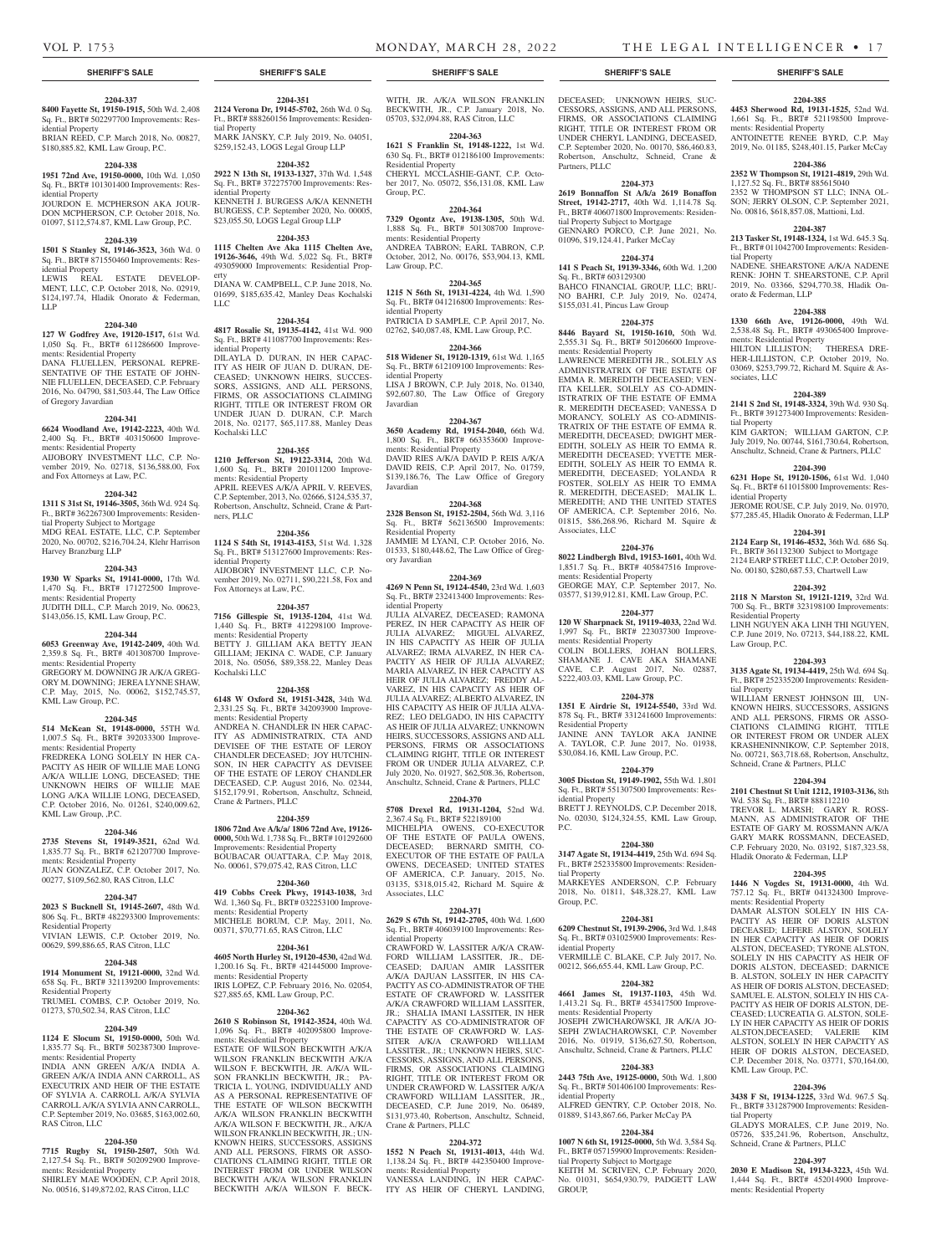**2204-424 2157 Furley St, 19138-2807,** 50th Wd. 910 Sq. Ft., BRT# 171114300 Improvements: Res-

EDNA R LATHAN A/K/A EDNA RENEE LATHAM, C.P. August 2019, No. 04423, \$73,107.45, STERN & EISENBERG, P.C. **2204-425 2421 S Percy St, 19148-3729,** 39th Wd. 940 Sq. Ft., BRT# 393444500 Improvements: Res-

KEITH T MCATEER; PIYAPORN CHUN-MUANG, C.P. April 2016, No. 00714, \$119,937.28, Stern & Eisenberg PC

**2204-426 6736 Bass St, 19119-2101,** 22nd Wd. 728 Sq. Ft., BRT# 222196000 Improvements: Residen-

BRUCE SQUARE, C.P. July 2019, No. 03586, \$46,873.28, LOGS Legal Group LLP **2204-427 130-36 Bread Street, #104 A/k/a 136 North Bread Street, Apt 104 19106-1919,** 5th Wd. 703 Sq. Ft., BRT# 888055704 Improvements: Residential Property Subject to Mortgage GERALD R. VITEK, C.P. July 2018, No. 02215, \$209,777.81, Stern & Eisenberg P.C. **2204-428 2701 Lardner St, 19149-3515,** 62nd Wd. 1,541.25 Sq. Ft., BRT# 621185700 Improve-

KEVIN M. MCNULTY, C.P. August 2017, No. 03071, \$127,769.05, LOGS Legal Group LLP **2204-429 5603 Master St, 19131-3833,** 4th Wd. 863 Sq. Ft., BRT# 43034900 Subject to Mortgage ANTHONY E. CARDWELL AND COR-NELLA A. CARDWELL, INDIVIDUALLY AND AS HUSBAND AND WIFE, OWN-ERS OF REAL PROPERTY AND TENANT/ OCCUPANT, C.P. April 2019, No. 01159,

**2204-430 2665 Aramingo Ave, 19125-2331,** 31st Wd. 1,324.8 Sq. Ft., BRT# 312147800 Improve-

JOANNE M. HAMILL, C.P. January 2018, No. 04396, \$161,083.82, LOGS Legal Group

**2204-431 2119 Verona Dr A/k/a 2119 Vernon Drive, The Villa At Packer Park, Lot No. 62-31a A/k/a 2119 Verona Drive, Unit 62 Philadelphia Pa 19145, 19145-5702,** 26th Wd. 1,750 Sq. Ft., BRT# 888260122 Improvements: Residential Property Subject to Mortgage USIK CHONG, CHONG YEUN YU, C.P. November 2020, No. 01913, \$318,017.61, Stern

**2204-432 3115 W Dakota St, 19132-3313,** 28th Wd. 930 Sq. Ft., BRT# 282307700 Improvements:

UNKNOWN HEIRS, SUCCESSORS, AS-SIGNS, AND ALL PERSONS, FIRMS, OR ASSOCIATIONS CLAIMING RIGHT, TI-TLE OR INTEREST FROM OR UNDER PA-TRICIA GREEN, DECEASED; KATHLEEN CAPERS, KNOWN HEIR OF PATRICIA GREEN, DECEASED, C.P. June 2019, No. 07138, \$104,661.58, LOGS Legal Group LLP **2204-433 4327 Lancaster Ave, 19104-1303,** 6th Wd. 2,485 Sq. Ft., BRT# 882933825 Improve-

QI HUA HUANG, C.P. August, 2012, No. 02838, \$61,400.00, Kivitz & Kivitz, P.C. **2204-434 5123 Kershaw St, 19131-4417,** 44th Wd. 930 Sq. Ft., BRT# 442148500 Subject to Mortgage ANTHONY E. CARDWELL AND COR-NELLA A. CARDWELL, INDIVIDUALLY AND AS HUSBAND AND WIFE, OWN-ERS OF REAL PROPERTY AND TENANT/ OCCUPANT, C.P. April 2019, No. 01160,

**2204-435 6617 N 21st St, 19138-2607,** 10th Wd. 1,578.6 Sq. Ft., BRT# 102087400 Improvements: Residential Property Subject to Mortgage JANETTA L. CARR, IN HER CAPAC-ITY AS HEIR OF PRISCILLA CARR, DECEASED; UNKNOWN HEIRS, SUC-CESSORS ASSIGNS, AND ALL PERSON, FIRMS OR ASSOCIATIONS CLAIMING RIGHT, TITLE OR INTERNET FROM OR UNDER PRISCILLA CARR, DECEASED, C.P. November 2019, No. 00645, \$27,320.49,

**2204-436 835 N 27th St, 19130-1805,** 15th Wd. 934 Sq. Ft., BRT# 151305000 Improvements: Residen-

GERARD P. HIGGINS, C.P. February 2019 No. 01559, \$309,336.15, The Law Office of

idential Property

idential Property

tial Property

ments: Residential Property

\$70,606.14, Chartwell Law

ments: Residential Property

LLP

& Eisenberg P.C.

Residential Property

ments: Commercial Property

\$70,549.16, Chartwell Law

Stern & Eisenberg P.C.

tial Property

Gregory Javardian

KAREN P. PIPKIN AKA KAREN PIPKIN, C.P. November 2019, No. 01703, \$41,501.77, KML Law Group, P.C.

#### **2204-398**

**3349 Elliston Cir, 19114-1205,** 66th Wd. 2,613 Sq. Ft., BRT# 661161100 Improvements: Residential Property

CATHERINE FLETCHER, EXECUTRIX OF THE ESTATE OF WILLIAM FLETCHER, DECEASED; AND THE UNITED STATES OF AMERICA, C.P. August 2019, No. 03458, \$162,569.52, Hladik Onorato & Federman, LLP

### **2204-399**

**3617 Wallace St, 19104-1932,** 24th Wd. 542 Sq. Ft., BRT# 242096600 Improvements: Residential Property

CHARLES ROUNDTREE HTTA CHARLES ROUNDTREE, III; DAWN N. ROUNDTREE, C.P. July 2019, No. 03013, \$57,221.07, KML Law Group, P.C.

# **2204-400**

**2959 N Hicks St, 19132-2221,** 11th Wd. 716.36 Sq. Ft., BRT# 111170400 Improvements: Residential Property

THE UNKNOWN HEIRS OF MARTHA L. ROBINSON, DECEASED; SHEILA SWANN MCLEAN, SOLEY IN HER CAPACITY AS HEIR OF MARTHA L. ROBINSON, DE-CEASED, C.P. April 2018, No. 02735, \$26,593.30, KML Law Group, P.C.

# **2204-401**

**8105 Large St, 19152-2709,** 56th Wd. 5,487 Sq. Ft., BRT# 562439200 Improvements: Residential Property

GERALD MILLER, C.P. May 2019, No. 01188, \$136,334.45, KML Law Group, P.C.

#### **2204-402**

**5132 N 10th St, 19141-4008,** 49th Wd. 1,172 Sq. Ft., BRT# 492180500 Improvements: Residential Property

MICHAEL JARMAN, IN HIS CAPACITY AS ADMINISTRATOR FOR THE ESTATE OF GLORIA JARMAN, DECEASED, C.P. September 2019, No. 03876, \$98,993.96, Hladik Onorato & Federman, LLP

# **2204-403**

**1513 S Bailey St, 19146-4413,** 36th Wd. 708 Sq. Ft., BRT# 364269100 Improvements: Residential Property

LINDA HEINTZ, C.P. December 2019, No. 03147, \$82,834.15, Robertson, Anschultz, Schneid, Crane & Partners, PLLC

# **2204-404**

**7504 Beverly Rd, 19138-1415,** 50th Wd. 1,500 Sq. Ft., BRT# 501364700 Improvements: Residential Property

ANDREA C. STROTHERS, C.P. June 2017, No. 02656, \$55,273.06, KML Law Group, P.C.

# **2204-405**

**6819 Guyer Ave, 19142-2518,** 40th Wd. 1,088 Sq. Ft., BRT# 406315300 Improvements: Residential Property

ANGELA O'DAY, C.P. December 2016, No. 00846, \$104,216.93, KML Law Group, P.C.

# **2204-406**

**7431 Rockwell Ave, 19111-3007,** 63rd Wd. 3,204 Sq. Ft., BRT# 631113700 Improvements: Residential Property RUTH SULLIVAN, C.P. June 2019, No.

05506, \$206,724.40, Powers Kirn, LLC

# **2204-407**

**6731 Linmore Ave, 19142-1806,** 40th Wd. 800 Sq. Ft., BRT# 403178600 Improvements: Residential Property LINDA CODY, GWENDOLYN HARVEY, WILLIAM REDDICK, DIANE WILLIAMS, AS SURVIVING HEIRS OF BETTIE J.

HART, DECEASED; UNKNOWN SUR-VIVING HEIRS OF BETTIE J. HART, DE-CEASED, C.P. December 2018, No. 03774, \$79,565.31, Hladik Onorato & Federman, LLP

# **2204-408**

**7048 N Broad St, 19126-1713,** 10th Wd. 2,400 Sq. Ft., BRT# 101005400 Improvements: Residential Property

BETTY TAYLOR A/K/A BETTY JEAN TAY-LOR; DEPARMENT OF THE TREASURY-INTERNAL REVENUE SERVICE, UNITED STATES OF AMERICA, C.P. December, 2015, No. 01247, \$152,547.21, Robertson, Anschultz, Schneid, Crane & Partners, PLLC

#### **2204-409**

**2407 N 17th St, 19132-4441,** 16th Wd. 1,073.6 Sq. Ft., BRT# 161152300 Improvements: Residential Property SR SELECTIVE REAL ESTATE ACQUISI-

TIONS - PHILLY LLC, COURTNEY ANNE ELIZABETH GUY, GUARANTOR, C.P. November 2020, No. 01353, \$309,486.74, KML Law Group, P.C.

# **2204-410**

**813 N 64th St, 19151-3402,** 34th Wd. 3,240 Sq. Ft., BRT# 344240700 Improvements: Residential Property

CHERYL L. JONES, C.P. January 2018, No. 03130, \$238,958.55, KML Group, P.C.

**2204-411 7328 Claridge St, 19111-3623,** 56th Wd. 3,164.5 Sq. Ft., BRT# 561043100 Improvements: Residential Property MARGARET GRABER, C.P. September 2018, No. 00629, \$129,515.84, KML Law Group, P.C.

# **2204-412**

**7335 N 19th St, 19126-1541,** 10th Wd. 1,320 Sq. Ft., BRT# 101116400 Improvements: Residential Property CYNTHIA COOPER, C.P. October 2017, No. 02112, \$83,260.30, Robertson, Anschultz, Schneid, Crane & Partners, PLLC

# **2204-413**

**2615 S 73rd St, 19153-2411,** 40th Wd. 1,120 Sq. Ft., BRT# 404072100 Improvements: Residential Property EDWIN DENNIS, C.P. July 2017, No. 01455, \$71,164.49, KML Law Group, P.C.

# **2204-414**

**4638 Adams Ave, 19124-3113,** 23rd Wd. 1,456 Sq. Ft., BRT# 234007600 Improvements: Residential Property MARIE D CAMILIEN, A/K/A MARIE DE-NISE CAMILIEN A/K/A MARIE JOACHIM; JAMES CAMILIEN, C.P. September 2018, No. 02126, \$119,286.96, Powers Kirn, LLC

**2204-415 3890 M St, 19124-5517,** 33rd Wd. 1,275 Sq. Ft., BRT# 332453500 Improvements: Residential Property

ZAHIRA ROSADO MONTANEZ A/K/A ZAHIRA ROSADO, ERICA MONTANEZ, ALEXEIR A. MONTANEZ, AS SURVIV-ING HEIRS OF ALEXIA A. MONTANEZ, DECEASED; AND UNKNOWN SURVIV-ING HEIRS OF ALEXIS A. MONTANEZ, DECEASED, C.P. July 2021, No. 00372, \$60,378.92, Hladik Onorato & Federman, LLP

#### **2204-416**

**1700 Kennedy St, 19124-1302,** 62nd Wd. 1,630 Sq. Ft., BRT# 622156510 Improvements: Residential Property ROBERT FULFORD AKA ROBERT FUL-FORD III; WENDY B. FULFORD, C.P. October 2018, No. 02291, \$68,481.66, KML Law Group, P.C.

# **2204-417**

**5544 N Lawrence St, 19120-2808,** 42nd Wd. 2,134 Sq. Ft., BRT# 422492000 Improvements: Residential Property JEFFREY ELLIOTT A/K/A JEFFERY EL-LIOTT A/K/A BOSS LOUIS ELLIOTT; MARK HAMPTON; UNITED STATES OF AMERICA, C.P. September 2019, No. 03789, \$106,188.99, Robertson, Anschultz, Schneid, Crane & Partners, PLLC

# **2204-418**

**5412 Catharine St, 19143-2510,** 46th Wd. 1,503 Sq. Ft., BRT# 463101400 Improvements: Residential Property BARBARA J. DUNBAR, C.P. October 2016, No. 00493, \$150,154.75, Hladik Onorato &

Federman, LLP **2204-419 134 West Gale St A/k/a 134 W. Gale Street,** 

**19120-2916,** 42nd Wd. 1,800 Sq. Ft., BRT# 422298600 Improvements: Residential Property NORRIS GREEN; JANET REED, C.P. Feb-

ruary 2019, No. 02621, \$102,635.78, Powers Kirn, LLC

# **2204-420**

**2285 Bryn Mawr Ave, 19131-2509,** 52nd Wd. 37,500 Sq. Ft., BRT# 521266700 Improvements: Residential Property TARANI A JOHNSON, C.P. April, 2010, No. 01188, \$392,000.00, Powers Kirn, LLC

# **2204-421**

**5151 N 8th St, 19120-3107,** 49th Wd. 1,008 Sq. Ft., BRT# 492125200 Improvements: Residential Property DOROTHY MCCROWELL, C.P. December 2019, No. 00080, \$64,651.14, Powers Kirn, LLC

# **2204-422**

**217 W Champlost Ave, 19120-0000,** 61st Wd. 1,200 Sq. Ft., BRT# 612166500 Improvements: Residential Property JAMAR A CLEVELAND; BERTINA CLEVELAND A/K/A BERTINA RENEE CLEVELAND A/K/A BERTINA RENEE KELLAM, C.P. March 2017, No. 02722,

# **2204-423**

\$106,893.68, Powers Kirn, LLC

**1916 Evarts St, 19152-1209,** 35th Wd. 4,125 Sq. Ft., BRT# 562241500 Improvements: Residential Property

JOSEPH WALDMAN; HANNAH WALD-MAN, C.P. January 2018, No. 02282, \$120,698.65, Powers Kirn, LLC

**2204-437 2342 Fitzwater St, 19146-1709,** 30th Wd. 0 Sq. Ft., BRT# 888303064 Improvements: Residential Property JOHN WHITE, C.P. April 2019, No. 01480, \$208,170.16, LOGS Legal Group LLP

# **2204-438**

**5451 Diamond St, 19131-3110,** 19th Wd. 1,633 Sq. Ft., BRT# 522094900 Improvements: Residential Property ALIYAH NEWMAN (REAL OWNER); AN-THONY BAXTER (EXECUTOR OF THE ESTATE OF JACQUELYN BELL); TA-HIRA PETERKIN (REAL OWNER), C.P. November, 2010, No. 03259, \$73,451.67, Robertson, Anschultz, Schneid, Crane & Partners, PLLC

# **2204-439**

**5719 Hope St, 19120-2409,** 61st Wd. 1,365 Sq. Ft., BRT# 612463200 Improvements: Residential Property Subject to Mortgage JOCELYN ROYSTER A/K/A JOCELYN SMITH, SOLELY AS KNOWN HEIR TO THE ESTATE OF JACK M. ROYSTER A/K/A JACK ROYSTER A/K/A JACKIE MITCH-ELL ROYSTER A/K/A JACKIE M. ROYS-TER; THE UNKOWN HEIRS OF THE ES-TATE OF JACK M. ROYSTER A/K/A JACK ROYSTER A/K/A JACKIE MITCHELL ROYSTER A/K/A JACKIE M ROYSTER, C.P. January 2019, No. 01911, \$101,655.45, Stern & Eisenberg P.C.

# **2204-440**

**6056 W Girard Ave, 19151-4325,** 34th Wd. 1,624 Sq. Ft., BRT# 341057400 Improvements: Residential Property Subject to Mortgage DANA T ANDREWS A/K/A DANA AN-DREWS, IN HER CAPACITY AS ADMINIS-TRATRIX OF THE ESTATE OF ELIZABETH MORGAN; ELVERA MORGAN, IN HER CAPACITY AS HEIR OF THE ESTATE OF ELIZABETH MORGAN; LORENE MOR-GAN, UKNOWN HEIRS, SUCCESSORS ASSIGNS, AND ALL PERSON, FIRMS OR ASSOCIATIONS CLAIMING RIGHT TITLE OR INTEREST FROM OR UNDER ELIZABETH MORGAN, DECEASED, C.P. January 2019, No. 02301, \$56,683.65, Stern & Eisenberg P.C.

**2204-441 4727 Edmund St, 19124-2809,** 23rd Wd.

2,000 Sq. Ft., BRT# 232392700 Improvements: Residential Property HAROLD RHONDES III, C.P. January 2018, No. 05107, \$20,542.87, KML Law Group, P.C.

# **2204-442**

**246 Christian St A/k/a 901 South Third Street, 19147-4217,** 2nd Wd. 1,131 Sq. Ft., BRT# 871502110 Improvements: Residential Property

DURWOOD HANKINSON, C.P. February 2016, No. 03629, \$485,032.26, KML Law Group, P.C.

#### **2204-443**

**1804 Sulis St, 19141-1021,** 17th Wd. 1,270 Sq. Ft., BRT# 171031600 Improvements: Residential Property THOMAS CUNNINGHAM, KNOWN SUR-VIVING HEIR OF LODDIE M. FISHER; STEVEN CUNNINGHAM, KNOWN SUR-VIVING HEIR OF LODDIE M. FISHER; TIFFANY CUNNINGHAM, KNOWN SURVIVING HEIR OF LODDIE M. FISH-ER; UNKNOWN SURVIVING HEIRS OF LODDIE M. FISHER, C.P. June 2018, No. 01722, \$35,688.14, Romano Garubo & Argentieri

# **2204-444**

**6820 Marsden St, 19135-2220,** 41st Wd. 1,267 Sq. Ft., BRT# 412373500 Subject to Mortgage MARLON JOHNSON; DONNA M. STITH-JOHNSON, C.P. July 2019, No. 02312, \$133,386.30, Weltman, Weinberg & Reis Co., LPA

# **2204-445**

**2025 N 62nd St, 19151-3207,** 34th Wd. 4,012 Sq. Ft., BRT# 342304200 Improvements: Residential Property

THEODORE W. MCBRIDE, JR., KNOWN SURVIVING HEIR OF THEODORE MC-BRIDE; JAMES MCBRIDE, KNOWN SUR-VIVNG HEIR OF THEODORE MCBRIDE; OCTAVIA MCBRIDE, KNOWN SURVIV-ING HEIR OF THEODORE MCBRIDE; UNKNOWN SURVIVING HEIRS OF THE-ODORE MCBRIDE, C.P. March 2017, No. 01291, \$340,209.33, McCabe, Weisberg & Conway, LLC

# **2204-446**

**1543 Page St, 19121-2317,** 32nd Wd. 812 Sq. Ft., BRT# 321023500 Improvements: Residential Property Subject to Mortgage JAMES A. LEWIS; LENA D. LEWIS, C.P. April 2019, No. 03888, \$148,089.91, Stern & Eisenberg P.C.

## **2204-447**

**2841 Knorr St, 19149-2518,** 55th Wd. 1,152

# **SHERIFF'S SALE SHERIFF'S SALE SHERIFF'S SALE SHERIFF'S SALE SHERIFF'S SALE**

Sq. Ft., BRT# 551204300 Improvements:

Residential Property ERNST LERICHE A/K/A ERNEST LERI-CHE; MERYTONY PIERRE-JEAN, C.P. February 2018, No. 02168, \$184,483.80, McCabe, Weisberg & Conway, LLC

# **2204-448**

Weisberg & Conway, LLC

Sq. Ft., BRT# 521021800

1,139 Sq. Ft., BRT# 252019300

1,132 Sq. Ft., BRT# 491387900

idential Property

LLC

gage

gage

Eisenberg P.C.

Conway, LLC

idential Property

ments: Residential Property

ments: Residential Property

ments: Residential Property

ments: Residential Property

ments: Residential Property

& Conway, LLC

berg & Conway, LLC

**1205 Stirling St, 19111-5837,** 53rd Wd. 1,360 Sq. Ft., BRT# 531054300 Improvements: Residential Property NATIVITA DUBUISSON; DAUNOUN DU-

BUISSON A/K/A DAUDOUIN DUBUIS-SON; GERALDINE BERNADIN, C.P. February, 2015, No. 02366, \$161,958.16, McCabe,

**2204-449 6651 Erdrick St, 19135-2601,** 55th Wd. 1,292 Sq. Ft., BRT# 552277900 Improvements: Res-

SCOTT WENDEL; ELIZABETH P. WEN-DEL, C.P. November 2019, No. 03981, \$64,525.26, McCabe, Weisberg & Conway,

**2204-450 4861 Merion Ave, 19131-4608,** 52nd Wd. 980

GROUP HOMES, LLC, C.P. November 2021, No. 00865, \$75,000.00, Banks & Banks **2204-451 2042 E Somerset St, 19134-4045,** 25th Wd.

MARCIA RUBIN, C.P. January, 2022, No. 00887, \$155,000.00, Banks & Banks **2204-452 4954 N Warnock St, 19141-3911,** 49th Wd.

GROUP HOMES, LLC, C.P. November 2021, No. 00870, \$250,000.00, Banks & Banks **2204-453 6639 Crowson St, 19119-2203,** 22nd Wd. 1,703.53 Sq. Ft., BRT# 871528280 Improvements: Residential Property Subject to Mort-

BRANDI N. JEFFERSON A/K/A BRANDI JEFFERSON, C.P. August 2019, No. 04922, \$309,571.41, Stern & Eisenberg P.C. **2204-454 6013 Walnut St, 19139-3713,** 3rd Wd. 1,710.44 Sq. Ft., BRT# 31057300 Improvements: Residential Property Subject to Mort-

KENNETH J. BARNES, SADIE PEREZ, C.P. May 2016, No. 03677, \$55,769.61, Stern &

**2204-455 147 Meehan Ave, 19119-0000,** 22nd Wd. 1,446 Sq. Ft., BRT# 222094100 Improve-

EDWARD A. TURNER, C.P. September 2016, No. 01828, \$197,522.67, McCabe, Weisberg &

**2204-456 2507 S 2nd St, 19148-4717,** 39th Wd. 1,081 Sq. Ft., BRT# 391274100 Improvements: Res-

JACK LEYENAAR; DAWN MEENAN, C.P. September 2016, No. 02730, \$225,614.97, McCabe, Weisberg & Conway, LLC **2204-457 5042 Gainor Rd, 19131-3306,** 52nd Wd. 1,536 Sq. Ft., BRT# 521158600 Improve-

PIERRETTE NIX-PEARSON A/K/A PIER-RETTE V. NIX-PEARSON, C.P. October 2016, No. 04596, \$123,228.50, McCabe, Weis-

**2204-458 1811 Widener Pl, 19141-0000,** 17th Wd. 1,503 Sq. Ft., BRT# 171193800 Improve-

SONYA BELL A/K/A SONYA TROXEL, IN HER CAPACITY AS HEIR OF MORRIS L. MOLL A/K/A LEON MORRIS MOLL AND UNKNOWN HEIRS, SUCCESSORS, AS-SIGNS, AND ALL PERSON, FIRMS, OR AS-SOCIATIONS CLAIMING RIGHT, TITILE OR INTEREST FROM OR UNDER MORRIS L. MOLL A/K/A LEON MORRIS MOLL, C.P. December 2019, No. 01964, \$141,045.92, McCabe, Weisberg & Conway, LLC **2204-459 15095 Wildflower Way, 19116-1534,** 58th Wd. 2,783 Sq. Ft., BRT# 583231095 Improve-

MAUREEN E. TEMPLE VENABLE, AD-MINISTRATRIX OF THE ESTATE OF CHARLES VENABLE, C.P. August 2019, No. 04667, \$373,448.66, McCabe, Weisberg

**2204-460 1958 Goodnaw St, 19115-4721,** 56th Wd. 2,081 Sq. Ft., BRT# 562293300 Improve-

DOMINICK DESIMONE, IN HIS CAPAC-ITY AS HEIR OF THERESA A MARTIN DECEASED MORTGAGOR AND REAL